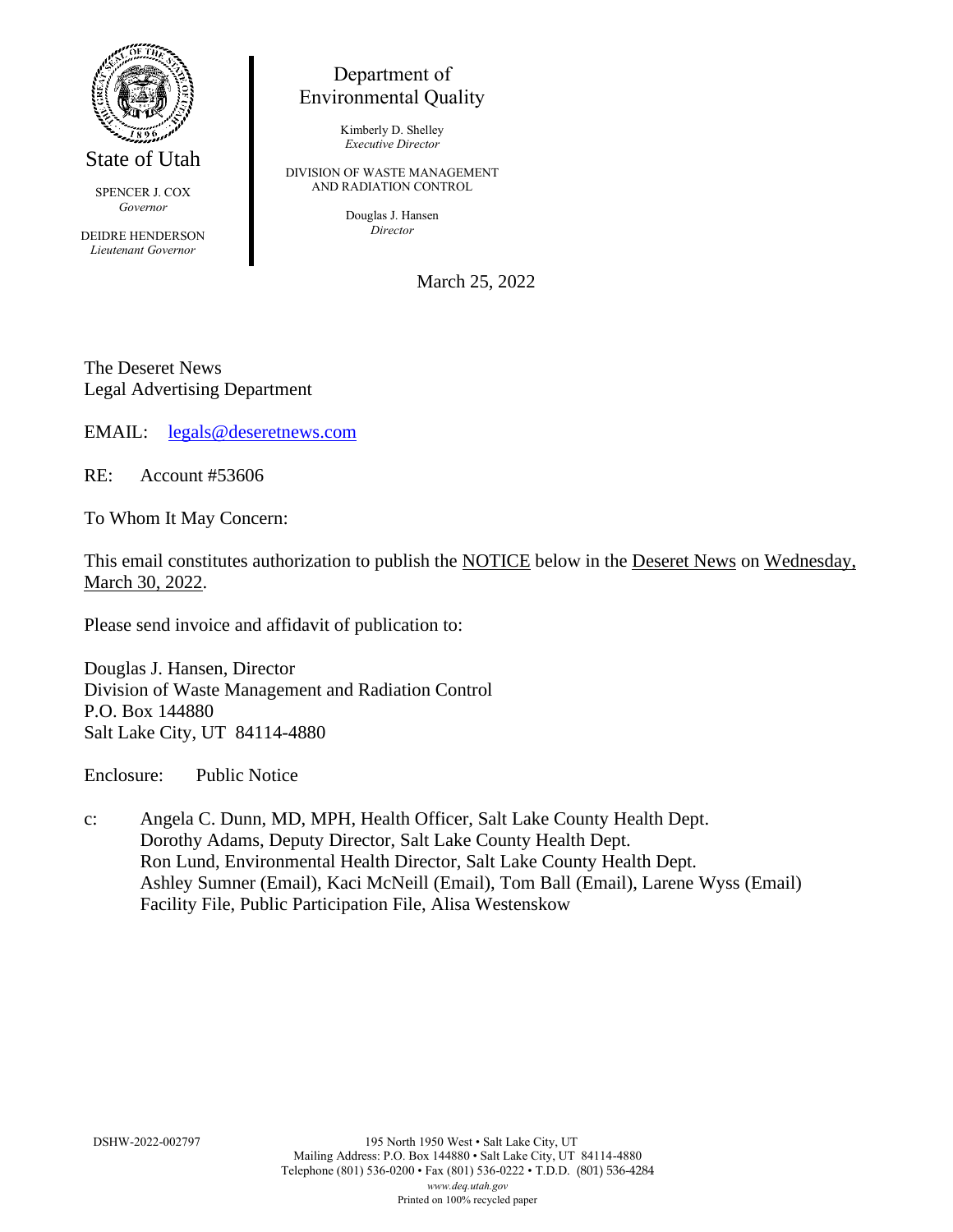

State of Utah

SPENCER J. COX *Governor*

DEIDRE HENDERSON *Lieutenant Governor*

## Department of Environmental Quality

Kimberly D. Shelley *Executive Director*

DIVISION OF WASTE MANAGEMENT AND RADIATION CONTROL

> Douglas J. Hansen *Director*

> > March 25, 2022

The Salt Lake Tribune Legal Advertising Department

EMAIL: [legals@sltrib.com](mailto:legals@sltrib.com)

RE: Account #SLT0010250

To Whom It May Concern:

This email constitutes authorization to publish the NOTICE below in the Salt Lake Tribune on Sunday, April 3, 2022.

Please send invoice and affidavit of publication to:

Douglas J. Hansen, Director Division of Waste Management and Radiation Control P.O. Box 144880 Salt Lake City, UT 84114-4880

Enclosure: Public Notice

c: Angela C. Dunn, MD, MPH, Health Officer, Salt Lake County Health Dept. Dorothy Adams, Deputy Director, Salt Lake County Health Dept. Ron Lund, Environmental Health Director, Salt Lake County Health Dept. Ashley Sumner (Email), Kaci McNeill (Email), Tom Ball (Email), Larene Wyss (Email) Facility File, Public Participation File, Alisa Westenskow